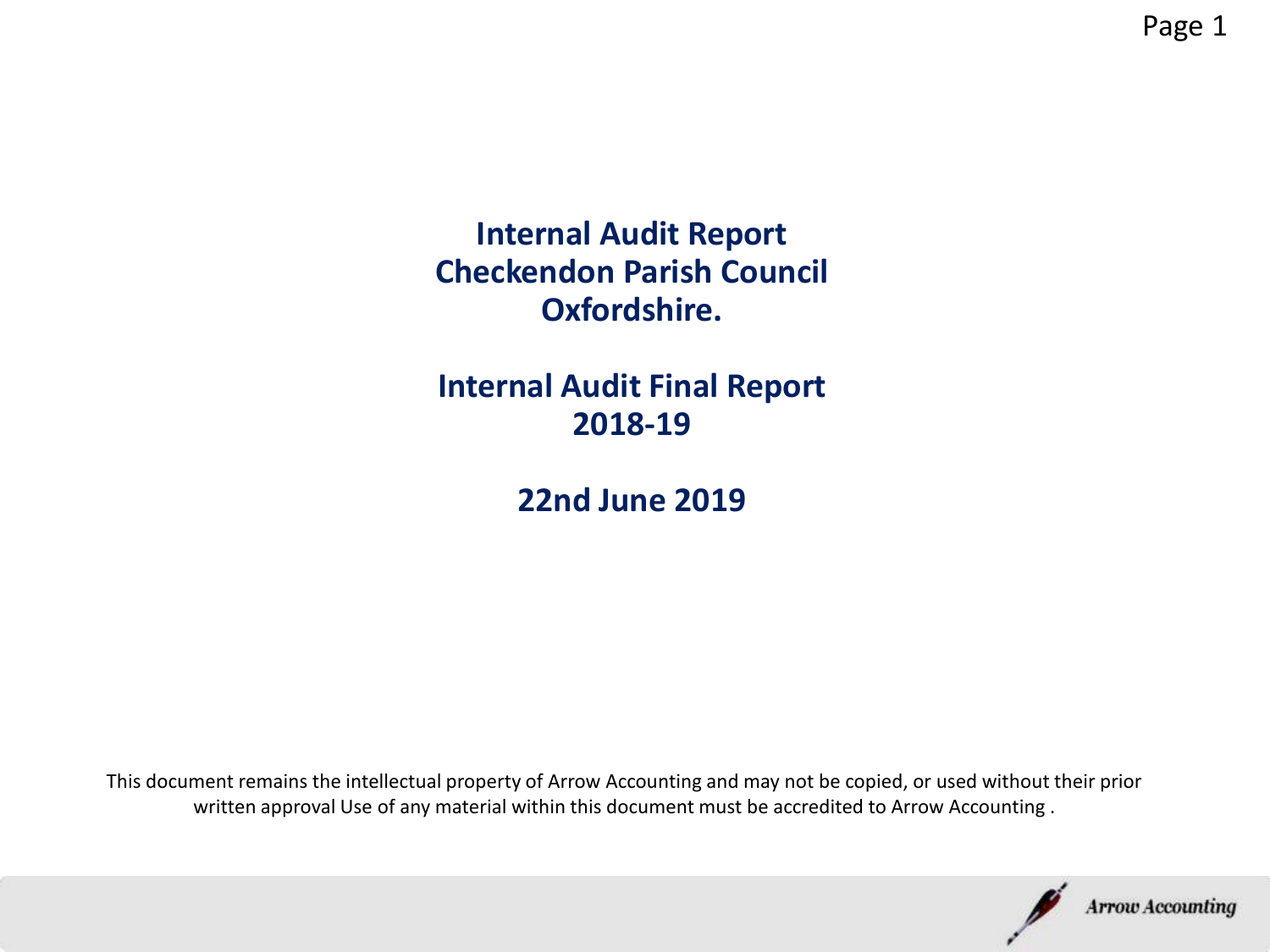# Report Index

- **1. Introduction**
- **2. Scope of the Internal Audit.**
- **3. Findings, recommendations and action plan.**
- **4. Internal Auditors summary report.**

## **Introduction**

**An internal audit review of Checkendon Parish Council's Financial controls for 2018/19 has been undertaken by Arrow Accounting. The work covered was a key control review of the systems in place for ensuring an adequate level of Governance and Financial control. Previous recommendations were followed-up.**

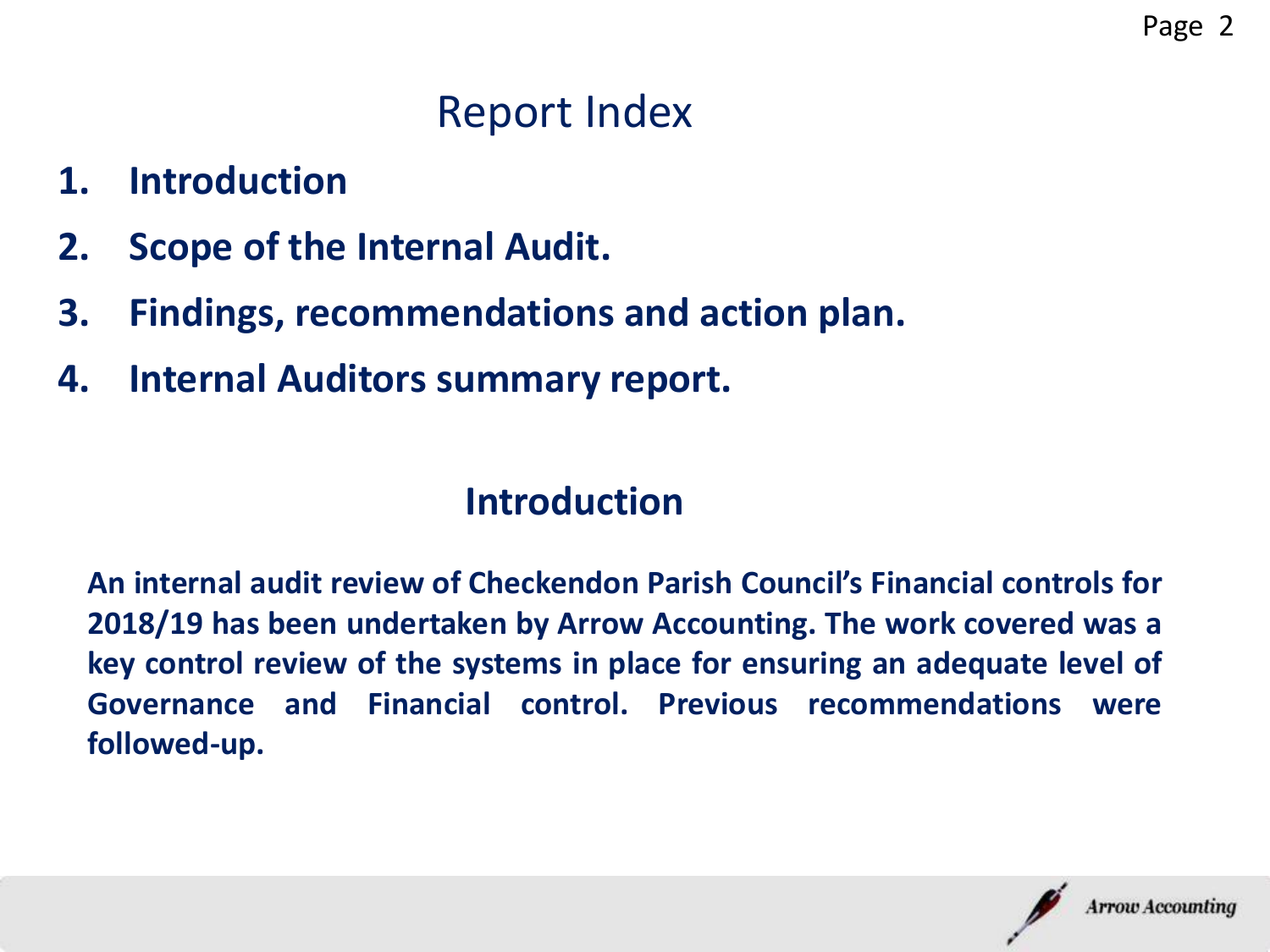## Scope of the Internal Audit

**The review included the following:-**

- **o Bookkeeping Arrangements.**
- **o Payments in relation to Financial Regulations.**
- **o Review of Internal Controls.**
- **o Budgetary Controls.**
- **o Expected Income fully received and properly recorded.**
- **o Petty Cash levels and payments supported and approved.**
- **o Payroll Controls, salaries & fees.**
- **o Asset Controls.**
- **o Bank Reconciliations.**
- **o Accounting Statements.**
- **o Trust Funds (If applicable).**
- **o Review and completeness of audit action plans.**
- **o Review of External Audit recommendations made in the previous year.**
- **o Review of Section 1 of the Annual Return and the Financial Statements.**
- **o Compliance with the Transparency Act.**
- **o Auditors Summary.**

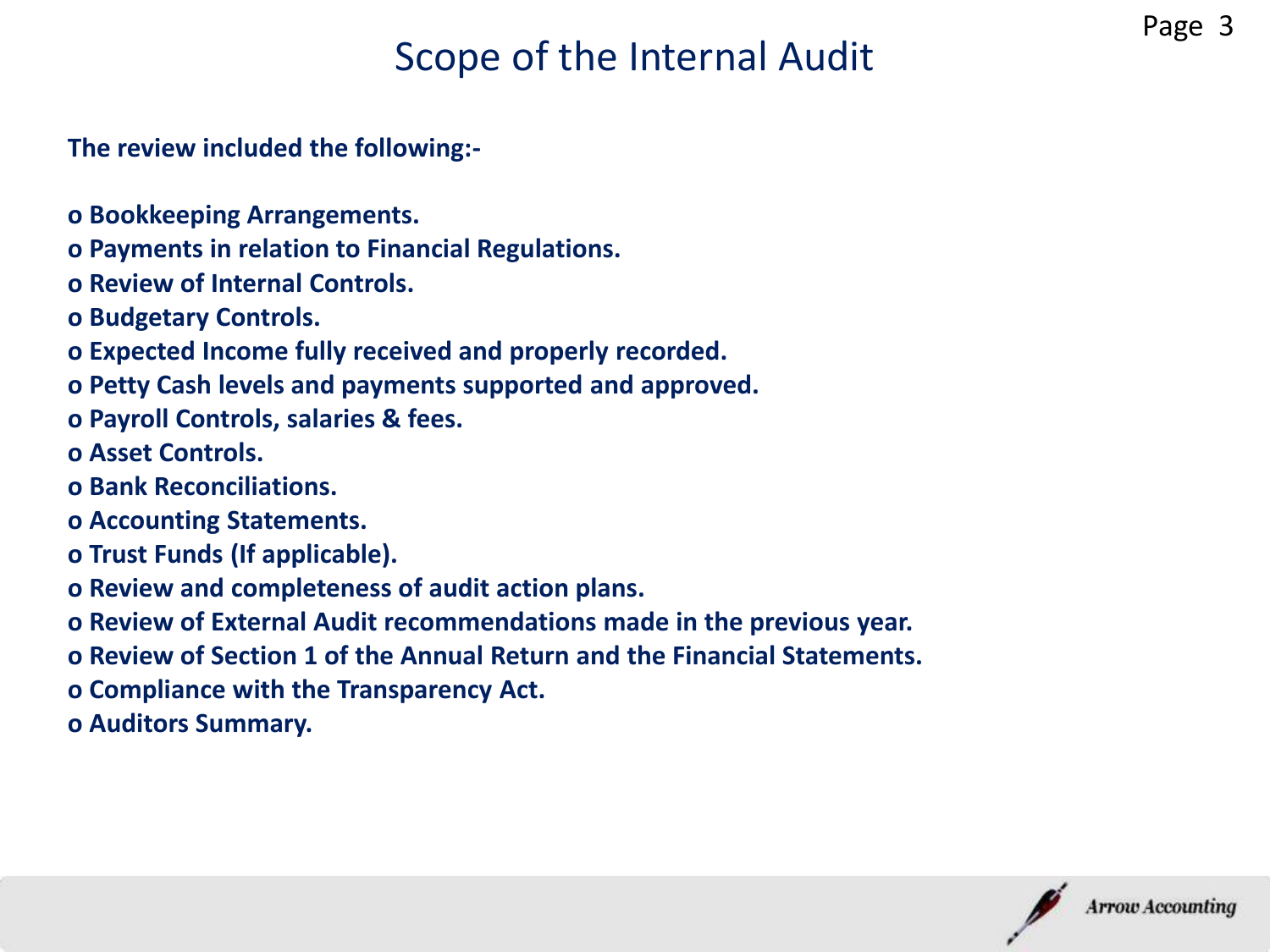#### Findings, recommendations and action plan Page 4

| <b>Process</b>                                                                                | <b>Annual</b><br><b>Return</b><br><b>Section</b> | <b>Findings</b>                                                                                                                                                                                                                                             | <b>Recommendations</b>                                                                                                                              | <b>Action</b><br><b>Planned</b> |
|-----------------------------------------------------------------------------------------------|--------------------------------------------------|-------------------------------------------------------------------------------------------------------------------------------------------------------------------------------------------------------------------------------------------------------------|-----------------------------------------------------------------------------------------------------------------------------------------------------|---------------------------------|
| <b>Bookkeeping</b><br><b>Arrangements</b>                                                     | $\mathsf{A}$                                     | <b>Appropriate books of account have</b><br>been properly kept throughout the<br>year. Well maintained with sound audit<br>trails.                                                                                                                          | <b>None</b>                                                                                                                                         | N/A                             |
| <b>Councils Financial</b><br><b>Regulations have</b><br>been met in regard<br>to expenditure. | B                                                | The Councils Financial Regulations have<br>been met in that appropriate<br>authorisations have been given for each<br>level of expenditure.<br>Payments were supported by Invoices,<br>expenditure was approved and VAT was<br>appropriately accounted for. | <b>None</b><br><b>None</b>                                                                                                                          | N/A<br>N/A                      |
| <b>Review of Internal</b><br>Controls.                                                        | $\mathsf{C}$                                     | The Council has assessed the significant<br>risks to achieving its objectives and<br>reviewed the adequacy of<br>arrangements to manage these.                                                                                                              | I would recommend that<br>the Risk Assessment is<br>reviewed and adopted<br>by the Council each and<br>ever financial year and<br>within that year. |                                 |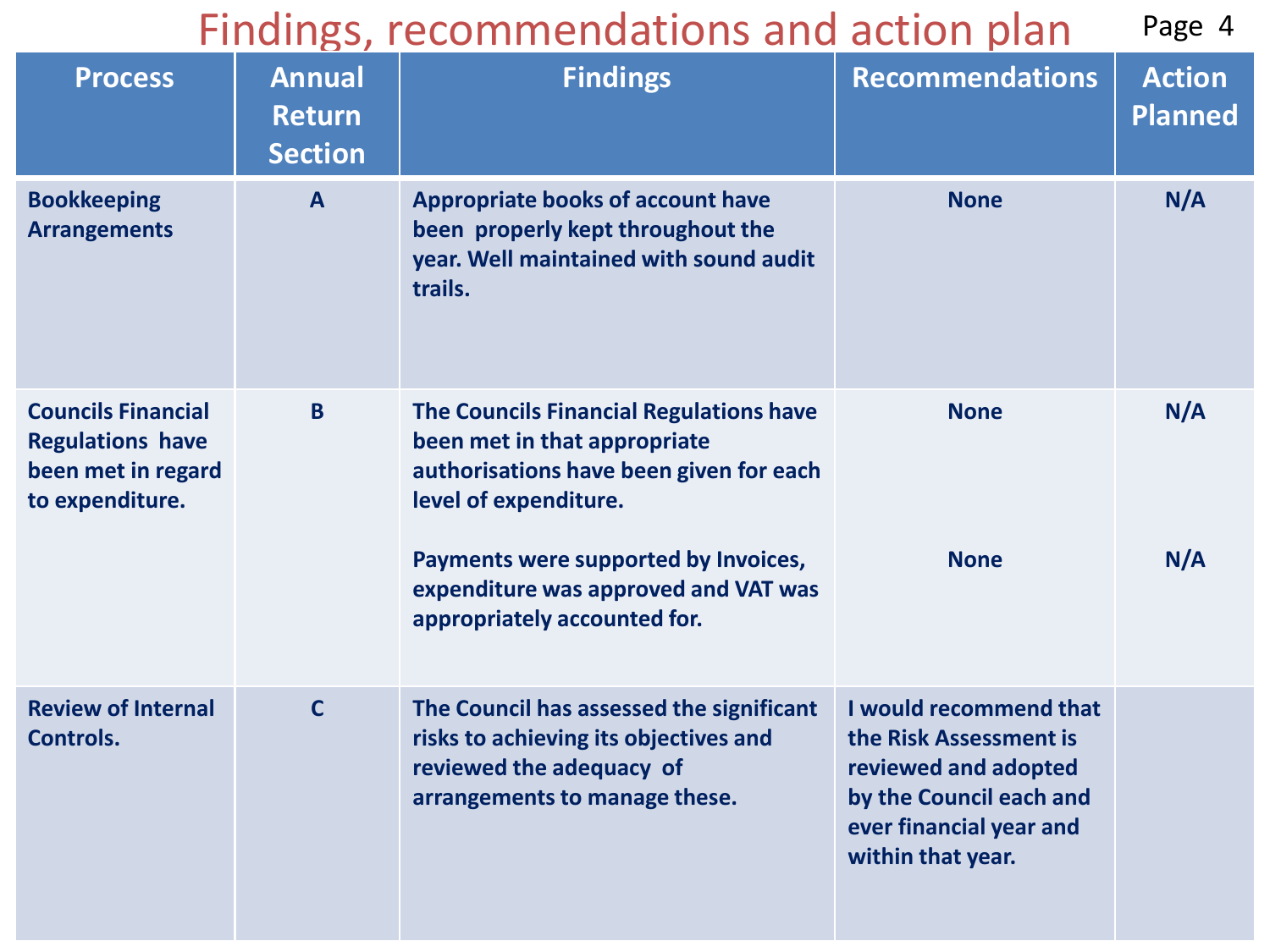| <b>Process</b>                                               | <b>Annual</b><br><b>Return</b><br><b>Section</b> | <b>Findings</b>                                                                             | <b>Recommendations</b> | Page 5<br><b>Action</b><br><b>Planned</b> |
|--------------------------------------------------------------|--------------------------------------------------|---------------------------------------------------------------------------------------------|------------------------|-------------------------------------------|
| <b>Budgetary Controls</b><br>(Precept<br>requirement)        | D                                                | <b>The Annual precept</b><br>requirement resulted from<br>an adequate budgetary<br>process. | <b>None</b>            | N/A                                       |
| <b>Budgetary Controls</b><br>(Budget monitoring)             |                                                  | <b>Progress against the Budget</b><br>was regularly monitored.                              | <b>None</b>            | N/A                                       |
| <b>The final Outturn is</b><br>in line with<br>expectations. |                                                  | <b>The Final Outturn was</b><br>materially in line with<br>expectations.                    | <b>None</b>            | N/A                                       |
| <b>Income controls</b>                                       | E.                                               | <b>Expected Income was fully</b><br>received and properly<br>recorded.                      | <b>None</b>            | N/A                                       |
| <b>Petty cash controls</b>                                   | F                                                | Petty cash was not operated<br>by the Council.                                              | <b>None</b>            | N/A                                       |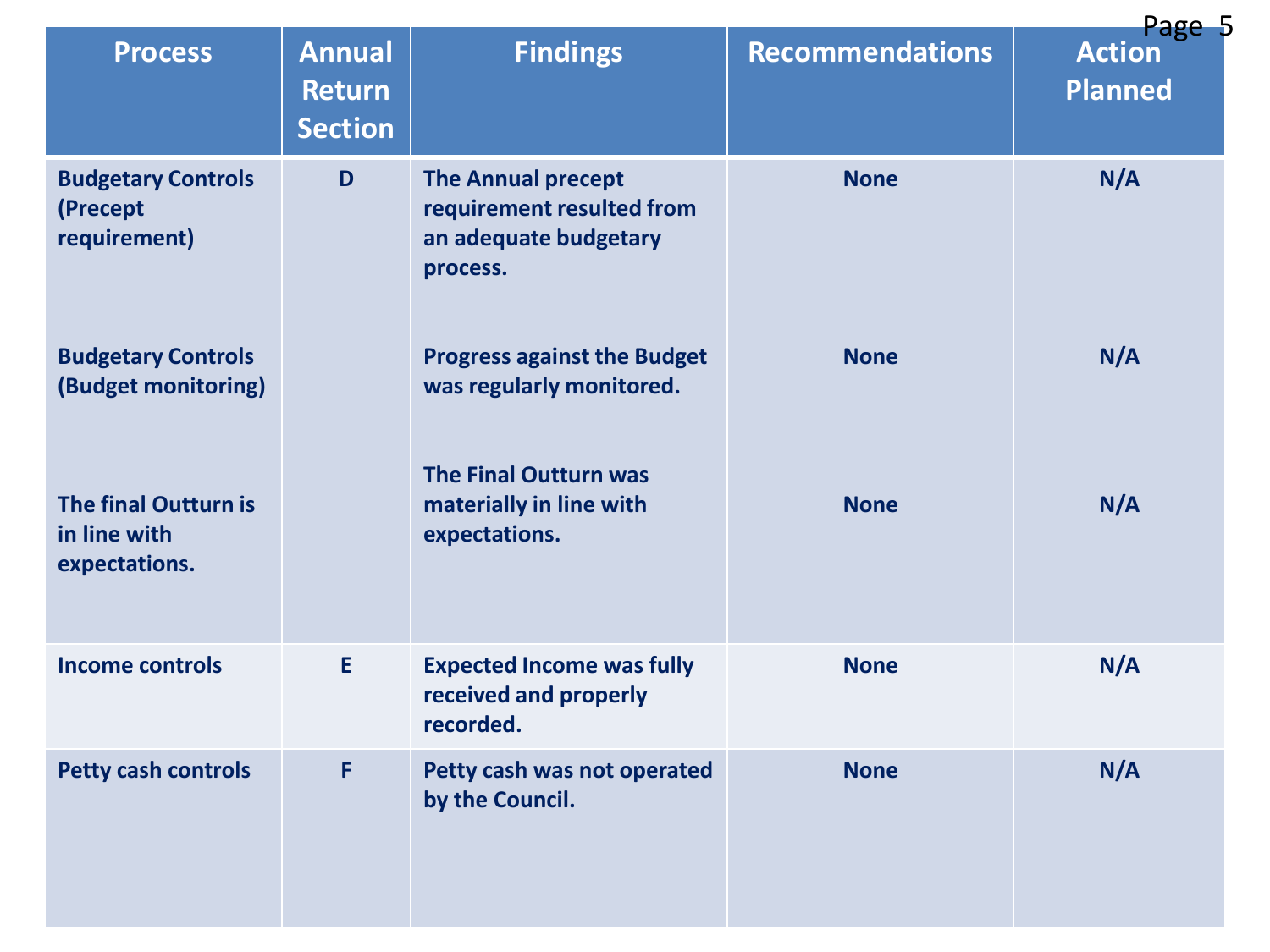| <b>Process</b>          | <b>Annual</b><br>Return<br><b>Section</b> | <b>Findings</b>                                                                                                                                                                    | <b>Recommendations</b> | <b>Action Planned</b> |
|-------------------------|-------------------------------------------|------------------------------------------------------------------------------------------------------------------------------------------------------------------------------------|------------------------|-----------------------|
| <b>Payroll controls</b> | G                                         | <b>Salaries to employees</b><br>and allowances to<br>members were paid in<br>accordance with<br>council approvals.<br><b>PAYE and NI</b><br>requirements were<br>properly applied. | <b>None</b>            | N/A                   |
| <b>Asset Controls</b>   | H                                         | The Asset register has<br>correctly recorded all<br>material Assets. The<br>correct basis of<br>valuation has been<br>applied.                                                     | <b>None</b>            | N/A                   |
| <b>Asset Controls</b>   | H                                         | <b>Additions in the year</b><br>have been correctly<br>recorded within the<br><b>Cash Book and Register</b>                                                                        | <b>None</b>            | N/A                   |
| <b>Asset Controls</b>   | H                                         | <b>All appropriate Deeds</b><br>and Titles have been<br>established and shown<br>on the Register.                                                                                  | <b>None</b>            | N/A                   |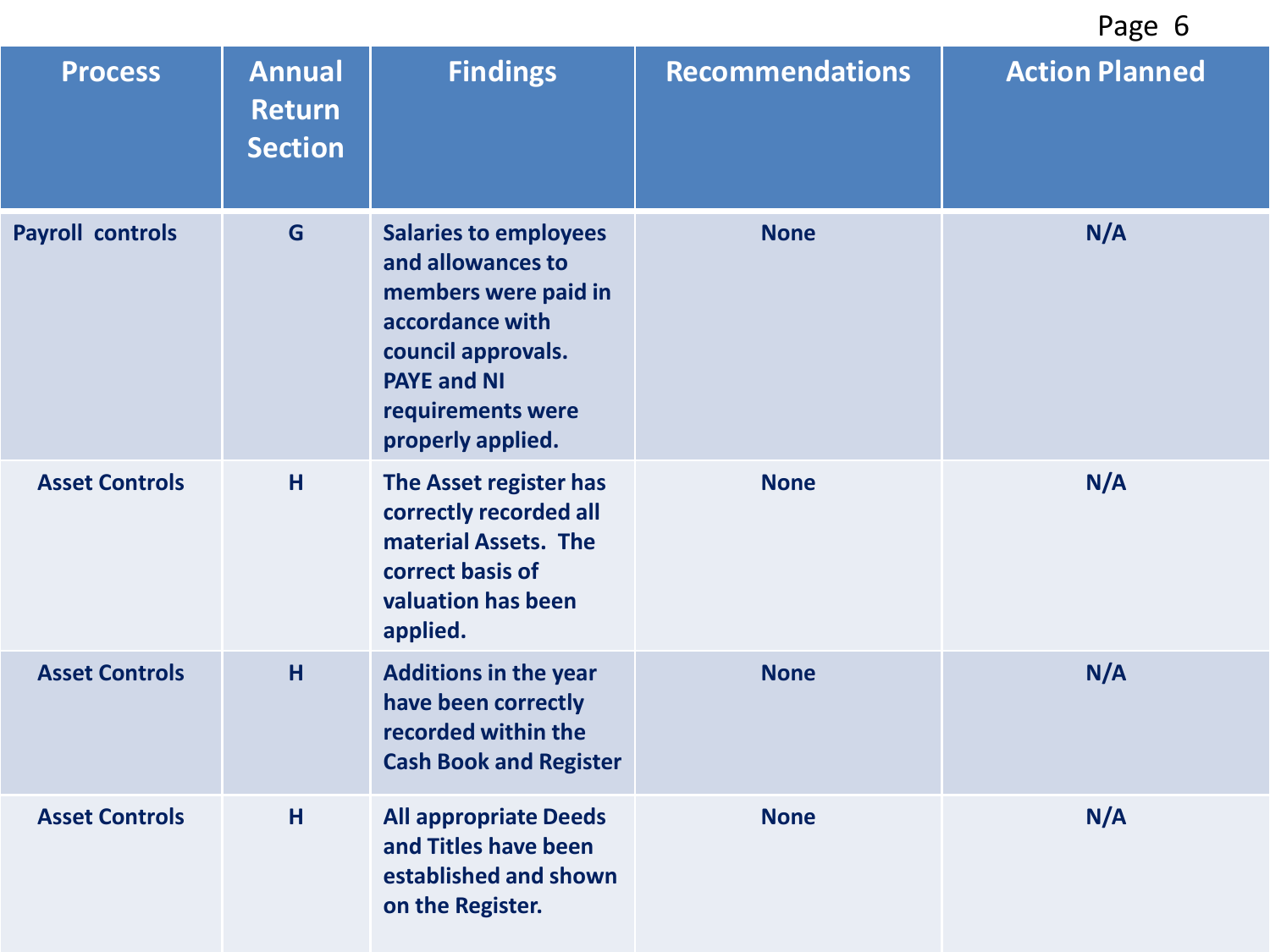| <b>Process</b>                         | <b>Annual</b><br><b>Return</b><br><b>Section</b> | <b>Findings</b>                                                                                                  | <b>Recommendations</b>   | <b>Action Planned</b> |
|----------------------------------------|--------------------------------------------------|------------------------------------------------------------------------------------------------------------------|--------------------------|-----------------------|
| <b>Bank</b><br><b>Reconciliations</b>  |                                                  | Periodic and year-<br>end bank account<br>reconciliations were<br>properly carried out.                          | <b>None</b>              | N/A                   |
| <b>Accounting</b><br><b>Statements</b> | J                                                | <b>Correct accounting</b><br>basis used and<br>reconciled to the Cash<br>Book.<br><b>Receipts &amp; Payments</b> | <b>None</b><br>$\bullet$ | N/A                   |
| <b>Trust Funds (If</b><br>applicable)  | $\mathsf{K}$                                     | <b>The Parish Council</b><br>does not operate as a<br><b>Trustee for any</b><br>external body.                   | <b>None</b>              | N/A                   |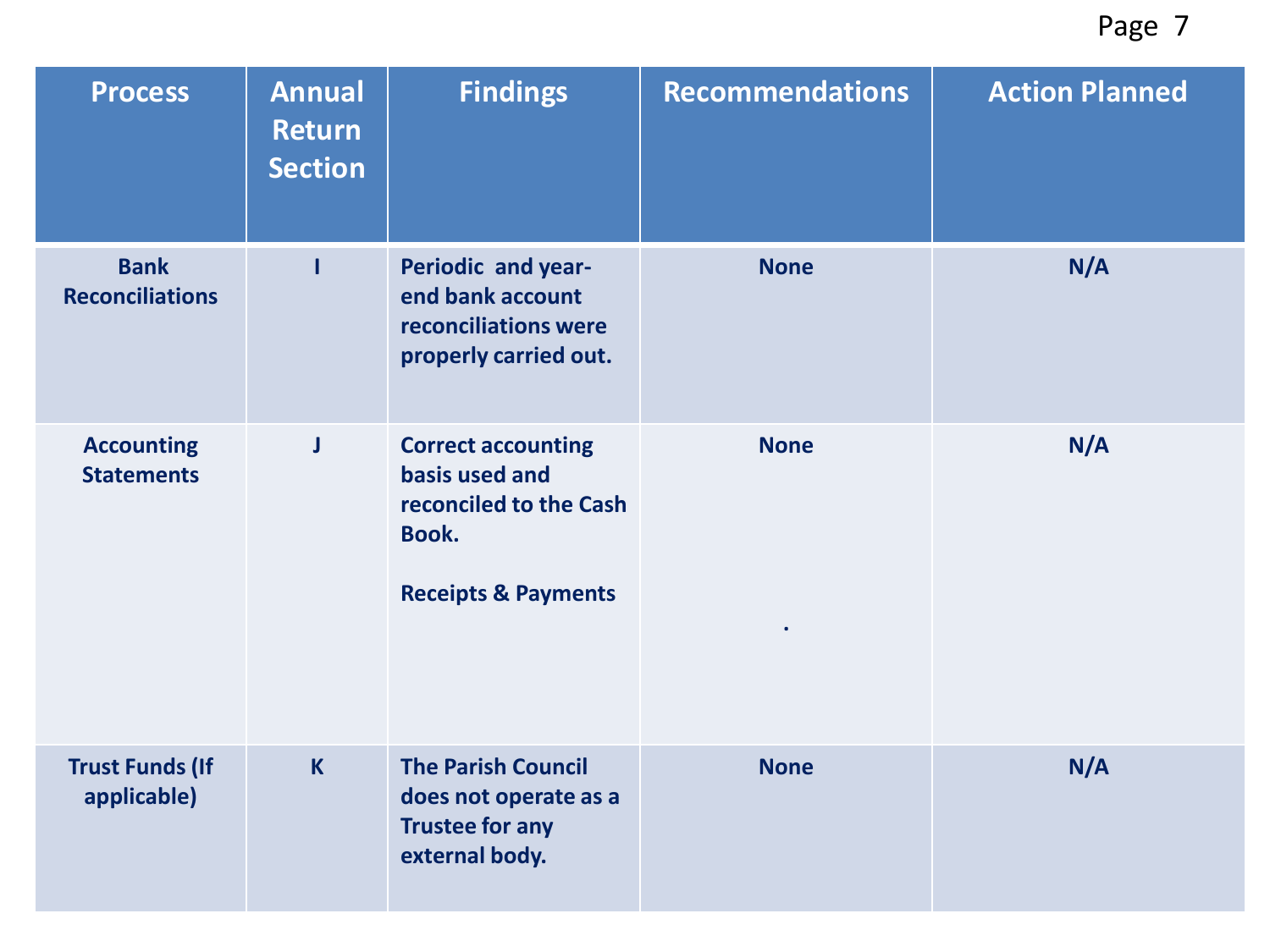| <b>Process</b>                                                                                   | <b>Criteria</b>      | <b>Findings</b>                                                                                                                                                                          | <b>Recommendations</b>                                                                                                                         | <b>Action</b><br>Planned |
|--------------------------------------------------------------------------------------------------|----------------------|------------------------------------------------------------------------------------------------------------------------------------------------------------------------------------------|------------------------------------------------------------------------------------------------------------------------------------------------|--------------------------|
| <b>Review of</b><br><b>Internal audit</b><br>action plan has<br>been considered<br>and actioned? | <b>Good Practice</b> | <b>No Recommendations were</b><br>made in the previous year<br>2017/18.<br>For 2018/19, the Annual<br><b>Governance statement has</b><br>been signed off before I<br>completed my Audit. | <b>Recommend that the</b><br><b>Internal Audit section of</b><br>the Agar is completed<br>before this statement is<br>approved and signed off. |                          |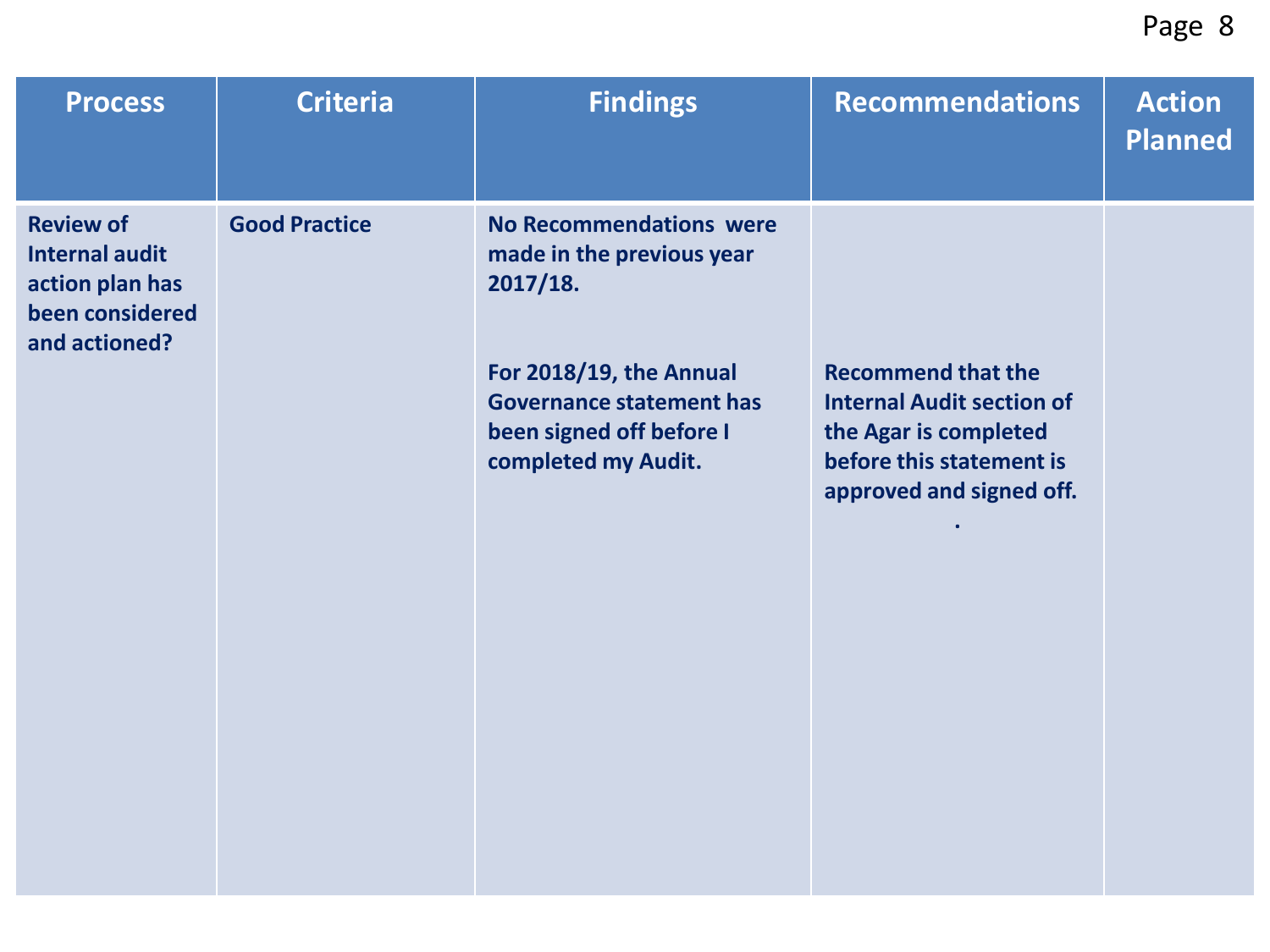| <b>Process</b>                                                                    | <b>Criteria</b>      | <b>Findings</b>                                             | <b>Recommendations</b> | <b>Action</b><br><b>Planned</b> |
|-----------------------------------------------------------------------------------|----------------------|-------------------------------------------------------------|------------------------|---------------------------------|
| <b>External Audit</b><br>recommendations<br>have been considered<br>and actioned. | <b>Good Practice</b> | No Recommendations made<br>in the previous year<br>2017/18. | <b>None</b>            | N/A                             |
| <b>Qualifications made,</b><br>if any have been<br>addressed in 2018/19           |                      | There were no qualifications<br>to address.                 | <b>None</b>            | N/A                             |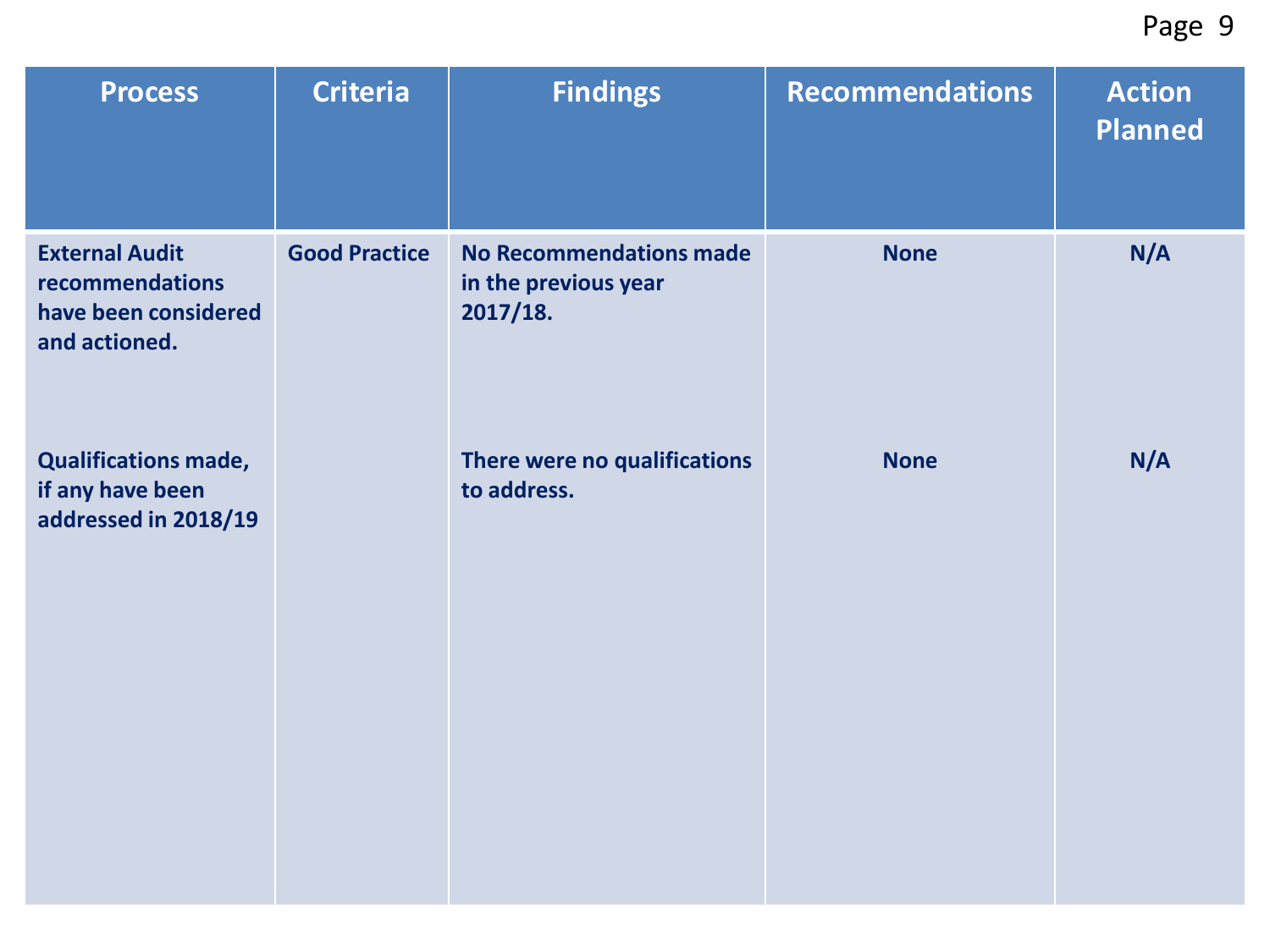| <b>Process</b>                                                                                       | <b>Criteria</b>                                                                                                                                                               | <b>Findings</b>                                                                                                                               | <b>Recommendations</b> | <b>Action</b><br><b>Planned</b> |
|------------------------------------------------------------------------------------------------------|-------------------------------------------------------------------------------------------------------------------------------------------------------------------------------|-----------------------------------------------------------------------------------------------------------------------------------------------|------------------------|---------------------------------|
| <b>Accounting</b><br><b>Statements</b><br>agreed and<br>reconciled to<br>the Annual<br><b>Return</b> | <b>Section 1 of the</b><br><b>Annual Return</b><br>Part 1 of the<br><b>Annual return is</b><br>complete and<br>accurate and<br>reconciles to the<br>statement of<br>accounts. | The accounting statements in this<br>annual return present fairly the<br>financial position of the council<br>and its income and expenditure. | <b>None</b>            | N/A                             |
|                                                                                                      |                                                                                                                                                                               |                                                                                                                                               |                        |                                 |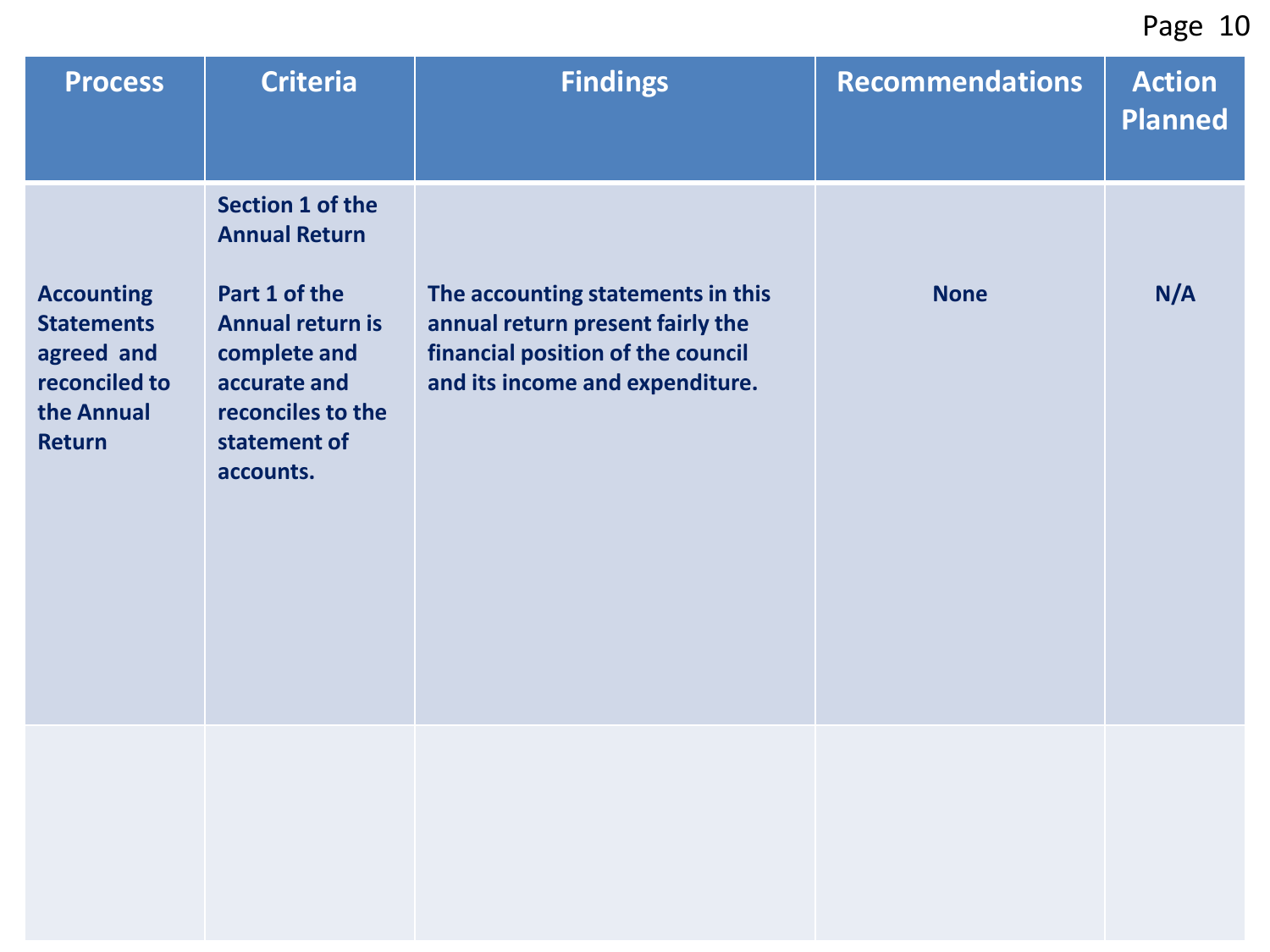|                                                              |    |                                                                                                                            |                       |                           | Page 11                         |
|--------------------------------------------------------------|----|----------------------------------------------------------------------------------------------------------------------------|-----------------------|---------------------------|---------------------------------|
| <b>Process</b>                                               |    | <b>Criteria</b>                                                                                                            | <b>Findings</b>       | <b>Recommendations</b>    | <b>Action</b><br><b>Planned</b> |
| <b>Compliance</b><br>with the<br><b>Transparency</b><br>Act. | 1) | <b>Expenditure over £500</b><br>is recorded on the<br><b>Council Web-Site and</b><br>with all information<br>requirements. | <b>Compliant</b>      | <b>No Recommendations</b> | N/A                             |
|                                                              | 2) | <b>Annual Return</b><br>published on the Web-<br>Site.                                                                     | <b>Compliant</b>      |                           |                                 |
|                                                              | 3) | <b>Explanation of</b><br>significant variances.                                                                            | <b>Compliant</b>      |                           |                                 |
|                                                              | 4) | <b>Explanation of</b><br>difference between Box<br>7 & 8 if applicable.                                                    | <b>Not Applicable</b> |                           |                                 |
|                                                              | 5) | <b>Annual Governance</b><br><b>Statement recorded.</b>                                                                     | <b>Compliant</b>      |                           |                                 |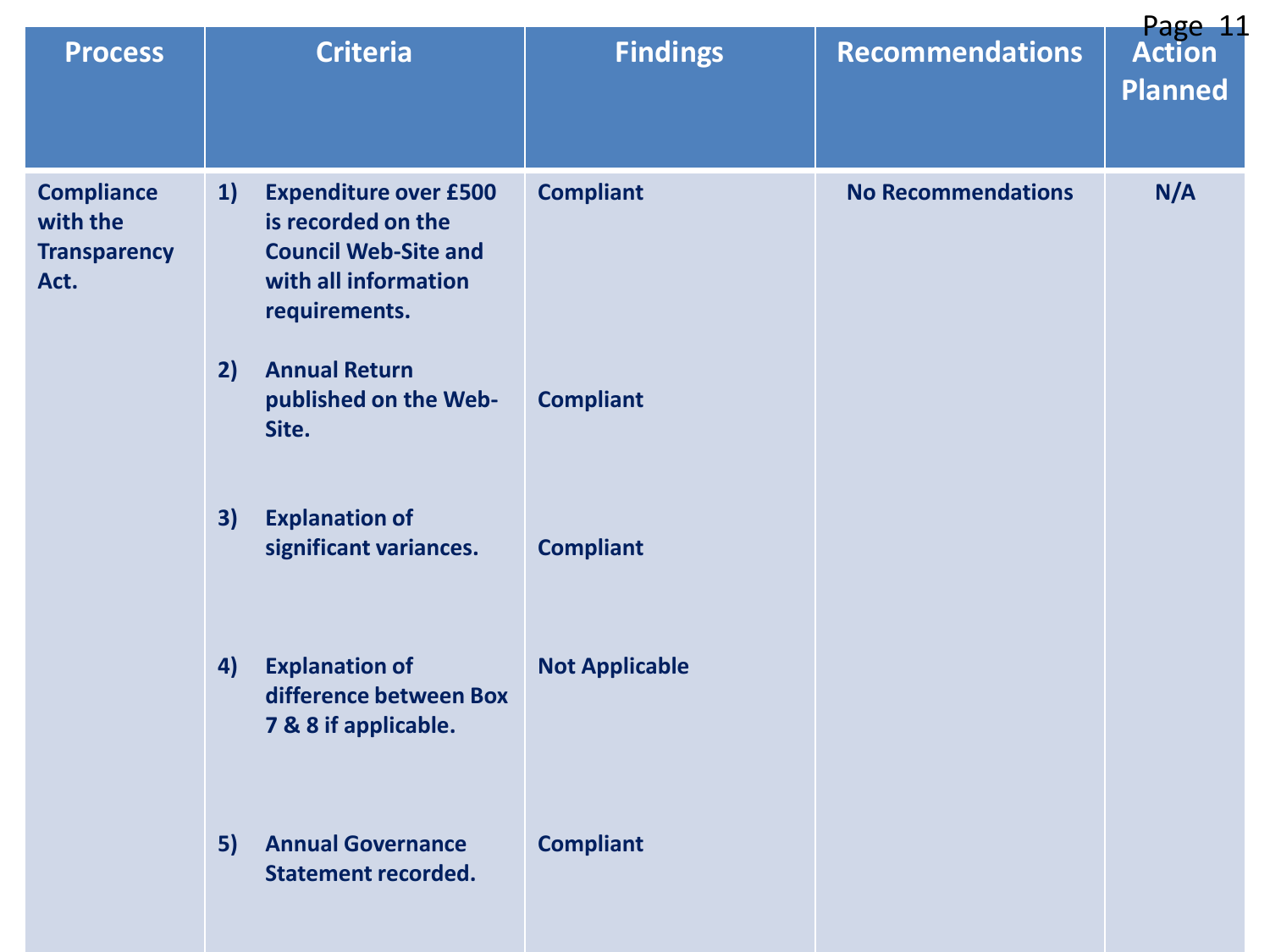| <b>Process</b>                                                       | <b>Criteria</b>                                             | <b>Findings</b>  | <b>Recommendations</b>    | <b>Action</b><br><b>Planned</b> |
|----------------------------------------------------------------------|-------------------------------------------------------------|------------------|---------------------------|---------------------------------|
| <b>Compliance</b><br>with the<br><b>Transparency</b><br>Act. (Contd) | 1)<br><b>Internal Audit Report</b><br>Published.            | <b>Compliant</b> | <b>No Recommendations</b> | N/A                             |
|                                                                      | 2)<br><b>A List of Councillors</b><br>responsibilities.     | <b>Compliant</b> |                           |                                 |
|                                                                      | <b>Details of Public Land</b><br>3)<br>and Building Assets. | <b>Compliant</b> |                           |                                 |
|                                                                      | 4)<br><b>Minutes &amp; Agendas</b>                          | <b>Compliant</b> |                           |                                 |
|                                                                      |                                                             |                  |                           |                                 |